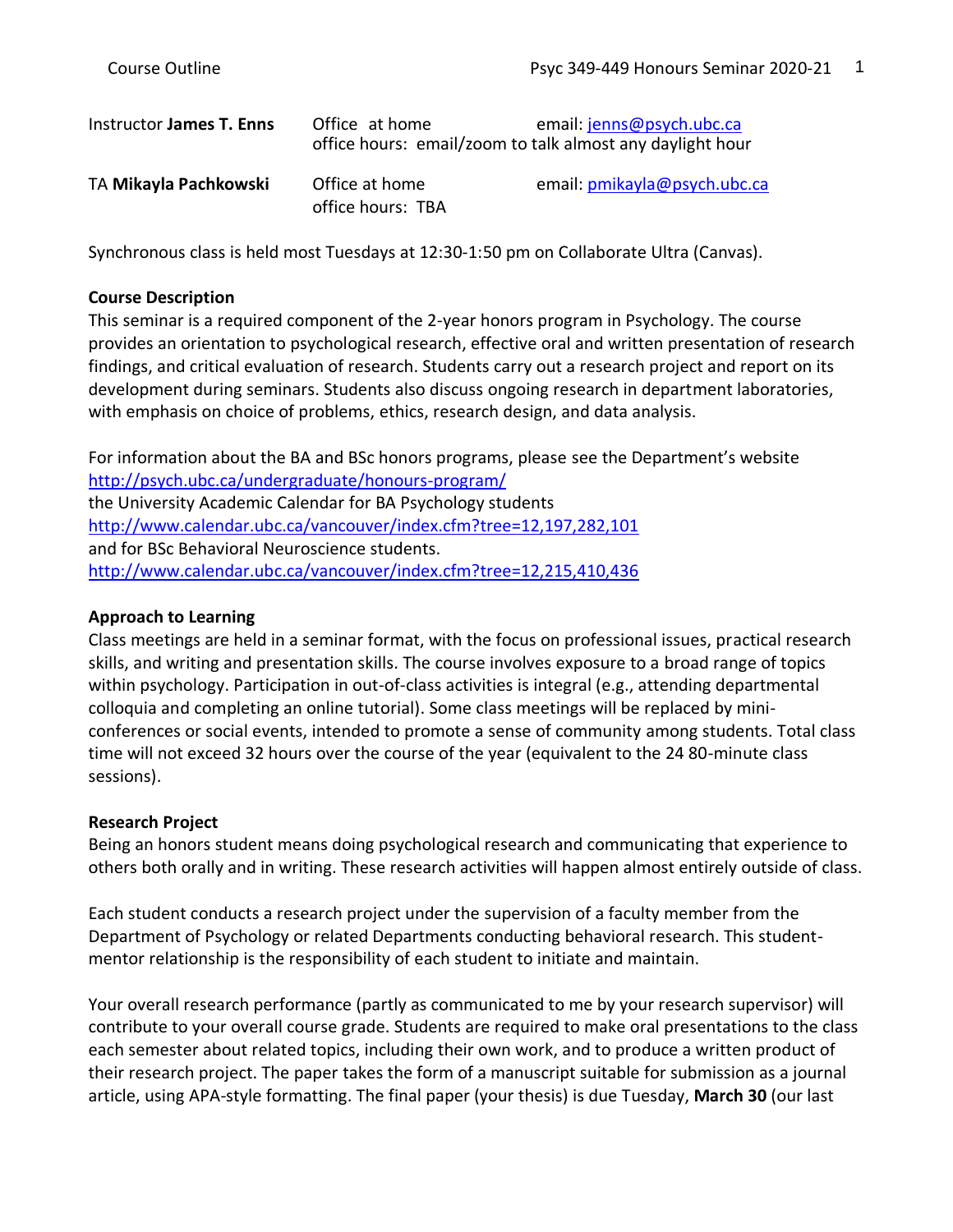day of class). The length of the paper will vary, depending on the nature of the research project, but most papers will be somewhere around 20-30 pages. Preliminary versions of most parts of the paper (each worth 5% of the course grade) are due at specific points in the year (see the course calendar). You will receive feedback on these preliminary versions. As a starter, the introduction section of your thesis is due part way through the fall term (in late October).

# **Course Requirements (grade breakdown)**

**Class attendance and participation (10%)** This course depends on your active participation. Students are expected to share ideas and opinions in discussions, and to ask questions in response to class presentations. Participation includes engagement in class and in other activities in preparation for class, as assessed by the instructor and the TA.

**Live presentations (20%)** At several points in the course, each student will give a brief talk in class. The primary purpose of these talk is to develop presentation skills, including audience engagement, the use of PowerPoint, and responding to questions. The topics of these talks will include:

- Summary and defense of relevant background research
- Teaching a relevant topic to other students (e.g., research technique, statistical analysis)
- Reporting progress on your research project

**Science Journalism (10%)** There is an opportunity for you to practice science journalism after attending (or viewing a recording of) one of the public colloquia sponsored by the Department each year - se[e https://psych.ubc.ca/news-events/colloquia/](https://psych.ubc.ca/news-events/colloquia/) for a current schedule and to access recordings of previous colloquia. Colloquia are typically held on Thursdays at 12:30-1:50 though times may differ from time to time for various reasons. Your assignment is to write a first-hand account of one of these for a public audience in 300 words or less. In this report, you should:

- identify the speaker and provide the title of the talk
- explain the importance of the topic
- summarize one of the speaker's main points
- tell us something about yourself that makes this point meaningful to you
- comment on the stylistic aspects of the presentation

Submit your report (in Word.doc format) to the Canvas website for the course before the February reading break (Feb 9).

| Research paper (50%)                        | Due Date      |
|---------------------------------------------|---------------|
| First draft Introduction (5%)               | <b>Nov 17</b> |
| First draft Method (5%)                     | Dec 01        |
| First draft Results and Abstract (5%)       | $Feb$ 23      |
| Final thesis and research performance (35%) | Mar 30        |

All assignments should be in Word format, adhering to APA style, and submitted electronically to the Canvas website.

Third-year students will have their assignments graded by the TA Fourth-year students will have their assignments graded by the instructor.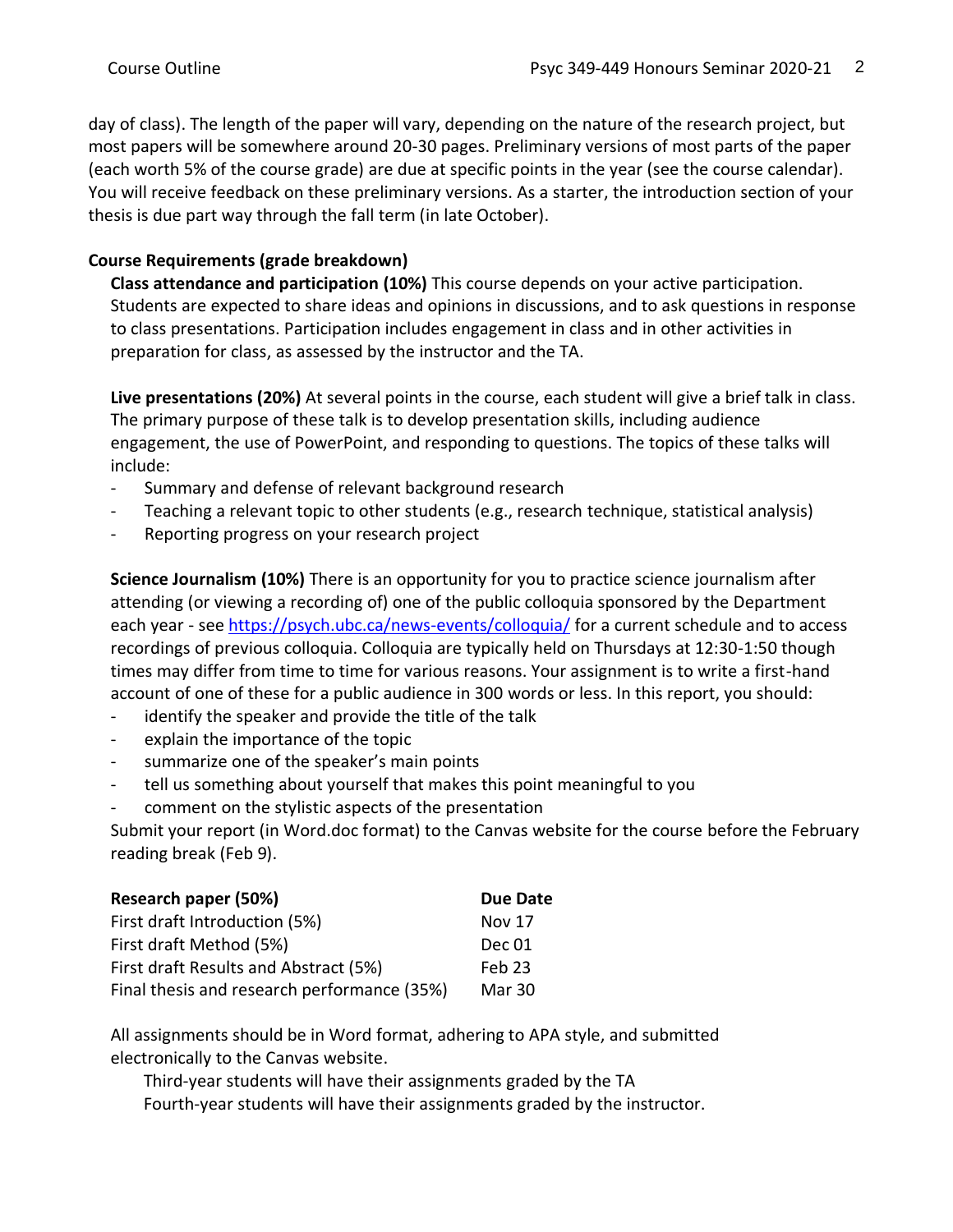**Live presentation at the PSA conference (10%)** The Psychology Student Association's (PSA) Undergraduate Research Conference (PURC) is held at the end of the winter term each year, usually early in April. At this conference, honors students are required to present their research conducted for this course. Third-year students present a poster at the conference, whereas fourthyear students give an oral presentation. Presenting at the conference is a required part of the course and so students are responsible for meeting deadlines such as registering for the conference (and paying the fee), submitting abstracts, etc. A call for submissions usually goes out in January or February. The PSA website «https://psa.psych.ubc.ca/» provides regular updates about the PURC.

### **Awards and Prizes for Students**

The Psychology Department awards the Morris Belkin Prize each year for the best PSYC 449 thesis, and the three best honors theses are awarded the Canadian Psychological Association Certificate of Academic Excellence. Honors students are often also competitive for other UBC awards, including the Morris Belkin Prize for the best undergraduate paper, the Jean Bolocan Prize, the Eric Eich Award, the Richard Tees Award, the PSA Awards, the Peter Crocker Award, and the International Undergraduate Award in Psychology.

# UBC Award Eligibility

<https://students.ubc.ca/enrolment/courses/creditdfail-grading/maintaining-awards-loan-eligibility> Maintaining awards and loan eligibility

Scholarships, prizes, and other academic awards are normally awarded to undergraduate students who have achieved all of the following:

- Registered in at least 24 percentage-graded credits (Note. Awards calculations are based on 24 **percentage-graded** credits. Taking a course for Credit/D/Fail grading will make you ineligible if you do not have 24 **percentage-graded** credits).
- Attained a standing in the top 10% of his/her year and faculty, or an average of 75% or higher
- Received a passing grade in all courses
- Completed all courses (e.g., no missing grades or standing deferred courses)

# Specific Awards are listed here

<https://students.ubc.ca/enrolment/finances/awards-scholarships-bursaries>

### Awards directed toward Experimental Psychology students

[https://students.ubc.ca/enrolment/finances/award-search/vancouver/faculty-arts/department](https://students.ubc.ca/enrolment/finances/award-search/vancouver/faculty-arts/department-psychology/1300?destination=enrolment/finances/award-search/result%3Fcampus%3DVancouver%26faculty%3DARTS%26dept%3DPSYC%26level%3DUNGR%26type%3DAll%26name%3D%26id%3D)[psychology/1300?destination=enrolment/finances/award](https://students.ubc.ca/enrolment/finances/award-search/vancouver/faculty-arts/department-psychology/1300?destination=enrolment/finances/award-search/result%3Fcampus%3DVancouver%26faculty%3DARTS%26dept%3DPSYC%26level%3DUNGR%26type%3DAll%26name%3D%26id%3D)[search/result%3Fcampus%3DVancouver%26faculty%3DARTS%26dept%3DPSYC%26level%3DUNGR%2](https://students.ubc.ca/enrolment/finances/award-search/vancouver/faculty-arts/department-psychology/1300?destination=enrolment/finances/award-search/result%3Fcampus%3DVancouver%26faculty%3DARTS%26dept%3DPSYC%26level%3DUNGR%26type%3DAll%26name%3D%26id%3D) [6type%3DAll%26name%3D%26id%3D](https://students.ubc.ca/enrolment/finances/award-search/vancouver/faculty-arts/department-psychology/1300?destination=enrolment/finances/award-search/result%3Fcampus%3DVancouver%26faculty%3DARTS%26dept%3DPSYC%26level%3DUNGR%26type%3DAll%26name%3D%26id%3D)

# Awards directed toward Honours students

[https://students.ubc.ca/enrolment/finances/awards-scholarships-bursaries/premier-undergraduate](https://students.ubc.ca/enrolment/finances/awards-scholarships-bursaries/premier-undergraduate-wesbrook-scholarships)[wesbrook-scholarships](https://students.ubc.ca/enrolment/finances/awards-scholarships-bursaries/premier-undergraduate-wesbrook-scholarships)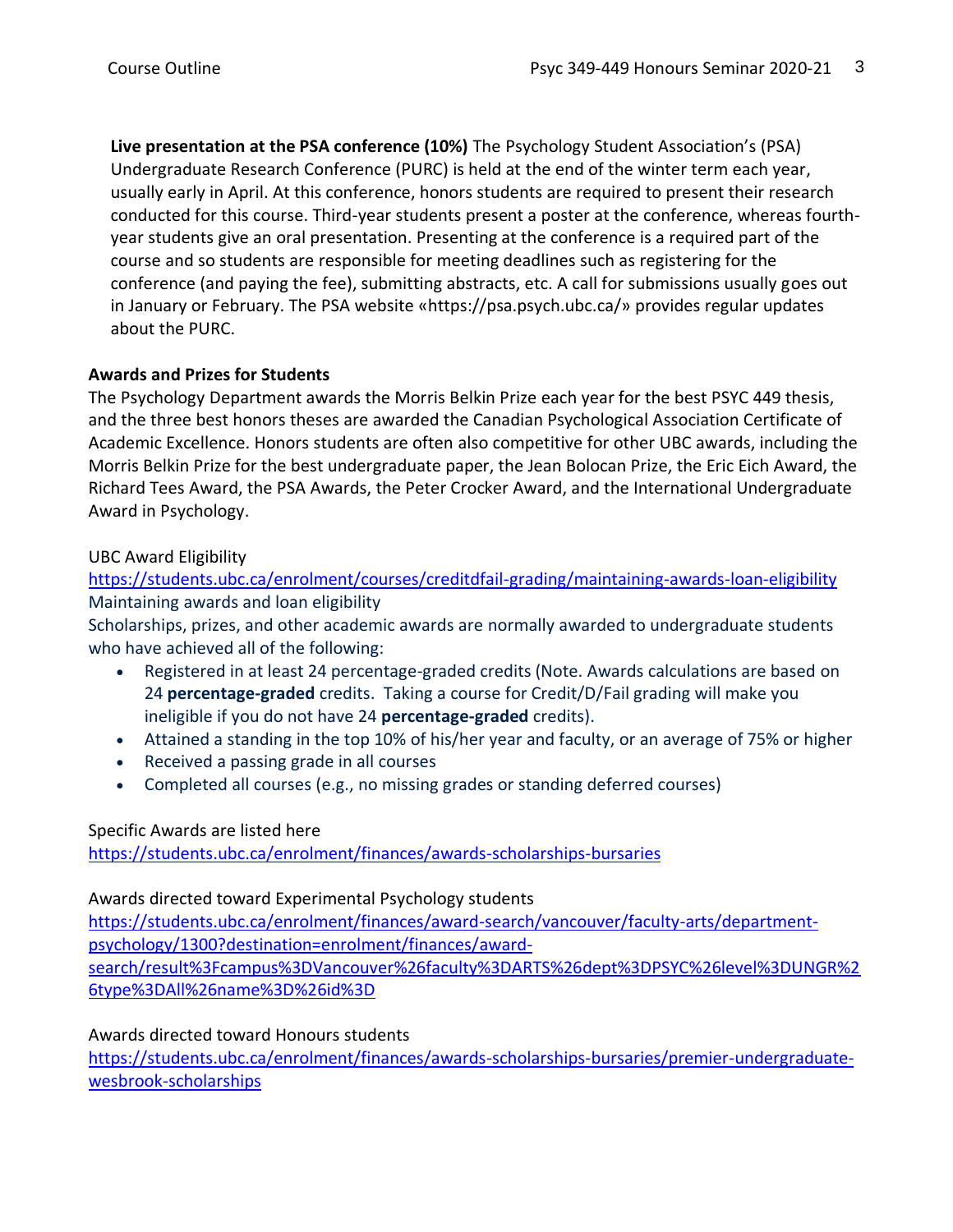### **Essential reference**

American Psychological Association. (2010). *Publication manual of the American Psychological Association* (6th ed.). Washington, DC: Author.

### **Reading resources**

The History of Neuroscience in Autobiography <https://www.sciencedirect.com/bookseries/the-history-of-neuroscience-in-autobiography>

Classics in the History of Psychology <https://psychclassics.yorku.ca/author.htm>

Diversity in Psychology/Cog Neuro Researchers (See Canvas Folder Week 1) [Black researchers in perception\\_2020.pdf](https://canvas.ubc.ca/courses/57465/modules/items/2379380) [Future of Women in Psychological Science\\_2020.pdf](https://canvas.ubc.ca/courses/57465/modules/items/2379381) [SPARK Scholars of Color Database\\_2020.xlsx](https://canvas.ubc.ca/courses/57465/modules/items/2379382) [Under represented groups in vision science\\_2020.pdf](https://canvas.ubc.ca/courses/57465/modules/items/2379383)

Anholt, R. R. H. (2006). Dazzle 'em with style: The art of oral scientific presentation (2nd ed.). Philadelphia: Elsevier Academic Press.

Nicol, A. A. M., & Pexman, P. M. (2010). Displaying your findings: A practical guide for creating figures, posters, and presentations (6th ed.). Washington, DC: American Psychological Association.

MOXIE <https://www.youtube.com/watch?v=DEUsx2oLqD4>

BETTER POSTERS <https://www.youtube.com/watch?v=1RwJbhkCA58&feature=youtu.be>

Bem, D. J. (2003). Writing the empirical journal article. Unpublished manuscript, Cornell University. Retrieved from https://psychology.yale.edu/sites/default/files/bemempirical.pdf [a version of this article was published in J. M. Darley, M. P. Zanna, & H. L. Roediger, III (Eds.), The compleat academic: A career guide (2nd ed., pp. 185-219). Washington, DC: American Psychological Association.

Nosek, B. A., Ebersole, C. R., DeHaven, A. C., & Mellor, D. T. (2018). The preregistration revolution. Proceedings of the National Academy of Sciences, 115(11), 2600-2606.

Kuhn, T. S. (2012). The structure of scientific revolutions. University of Chicago press.

Spiegelhalter, D. (2019). The art of statistics: How to learn from data. New York: Penguin.

**Course policies** (for additional information see the section of the UBC Calendar on academic regulations http://www.calendar.ubc.ca/vancouver/index.cfm?tree=3,0,0,0»):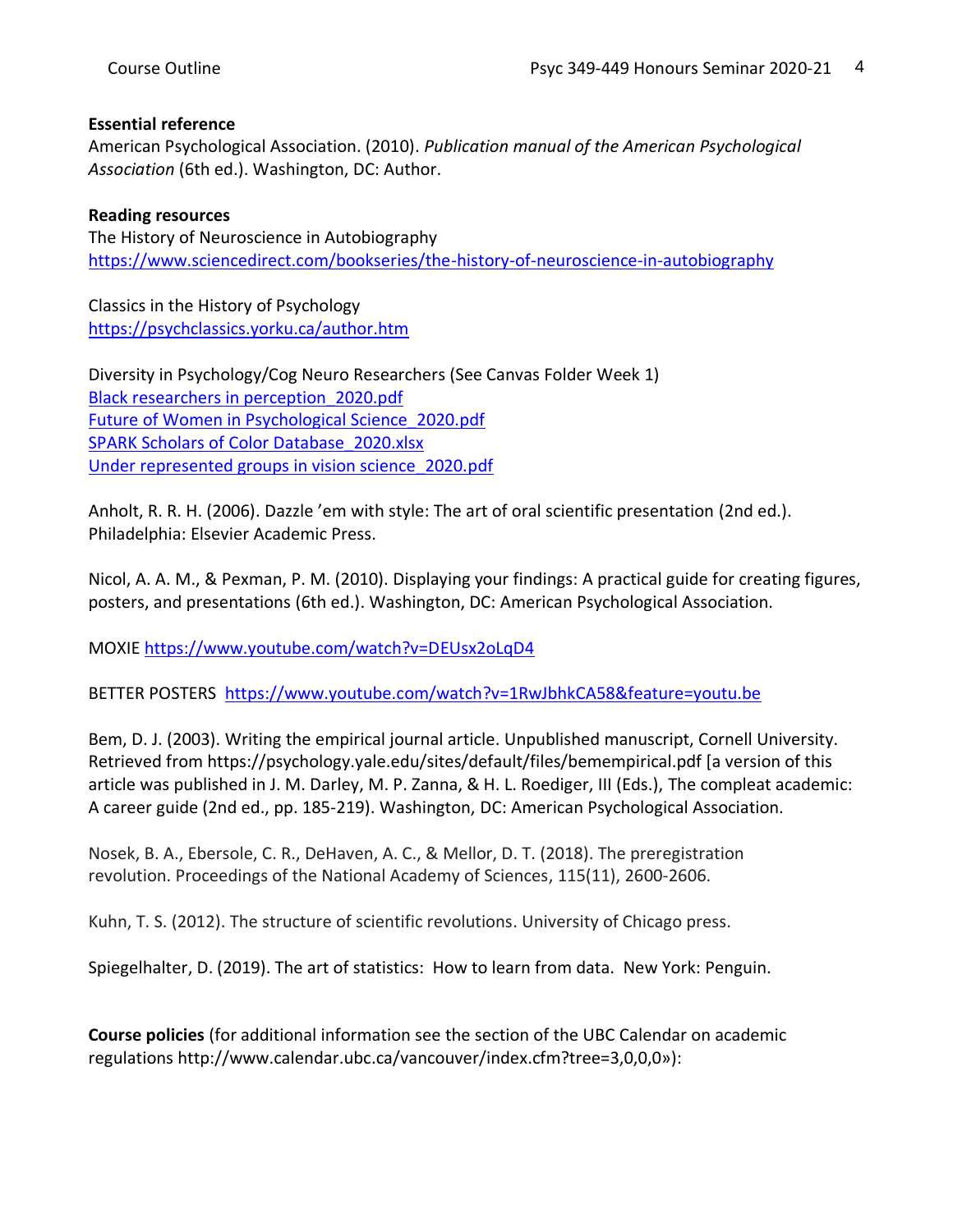**Email** Ensure that you regularly check the email address that you have registered with the University.

**Attendance** This course depends on your active participation.

**Academic accommodation** The University accommodates students with disabilities who have registered with and been assessed by UBC's Center for Accessibility. The University also accommodates students whose religious observances conflict with attendance and submitting assignments. Please inform the professor early in the course if you require any accommodation on these grounds. For course policies regarding academic accommodation, refer to the UBC calendar:<http://www.calendar.ubc.ca/vancouver/index.cfm?tree=3,34,0,0>

**Academic concession** If you encounter medical, emotional, or personal problems that affect your attendance or academic performance, please notify the professor as well as your faculty's Academic Advising Office. For course policies regarding in-term academic concessions, please refer to the UBC calendar: [http://www.calendar.ubc.ca/vancouver/index.cfm?tree=3,329,0,0.](http://www.calendar.ubc.ca/vancouver/index.cfm?tree=3,329,0,0)'

**Grade distribution** Note that the honors seminar course is not subject to the grade distribution requirements typical of other courses in the Department of Psychology. Expect the end of year grades to have a mean of 80-85%. All grade appeals must be made in writing to the Instructor

**Office hours** You are encouraged to attend office hours (both professor and TA) not only to ask questions about the honors seminar, but also to chat about more general issues in psychology, graduate school, careers, and so on.

**Class etiquette** In consideration of the instructor and other students, no audible communication devices will be tolerated (cell-phones beeps, etc.). Aim to be minimally disruptive if you arrive late to class or need to leave early. Reserve personal conversations for before and after class. If you seem to be "off-task" with your devices during class (texting, surfing, etc.) you will be asked to leave.

**Missed or late assignments** Extensions on assignments are given on compassionate and medical grounds but are only granted *in advance.* Extensions are not given because of academic or employment workload or other class conflicts. If you only inform us AFTER a deadline that you were sick or indisposed, you will receive no credit.

**Format of assignments** Adherence to format requirements will be part of the evaluation of assignments. Stylistics details such as spelling, grammar, spacing, etc are all considered in evaluating written work.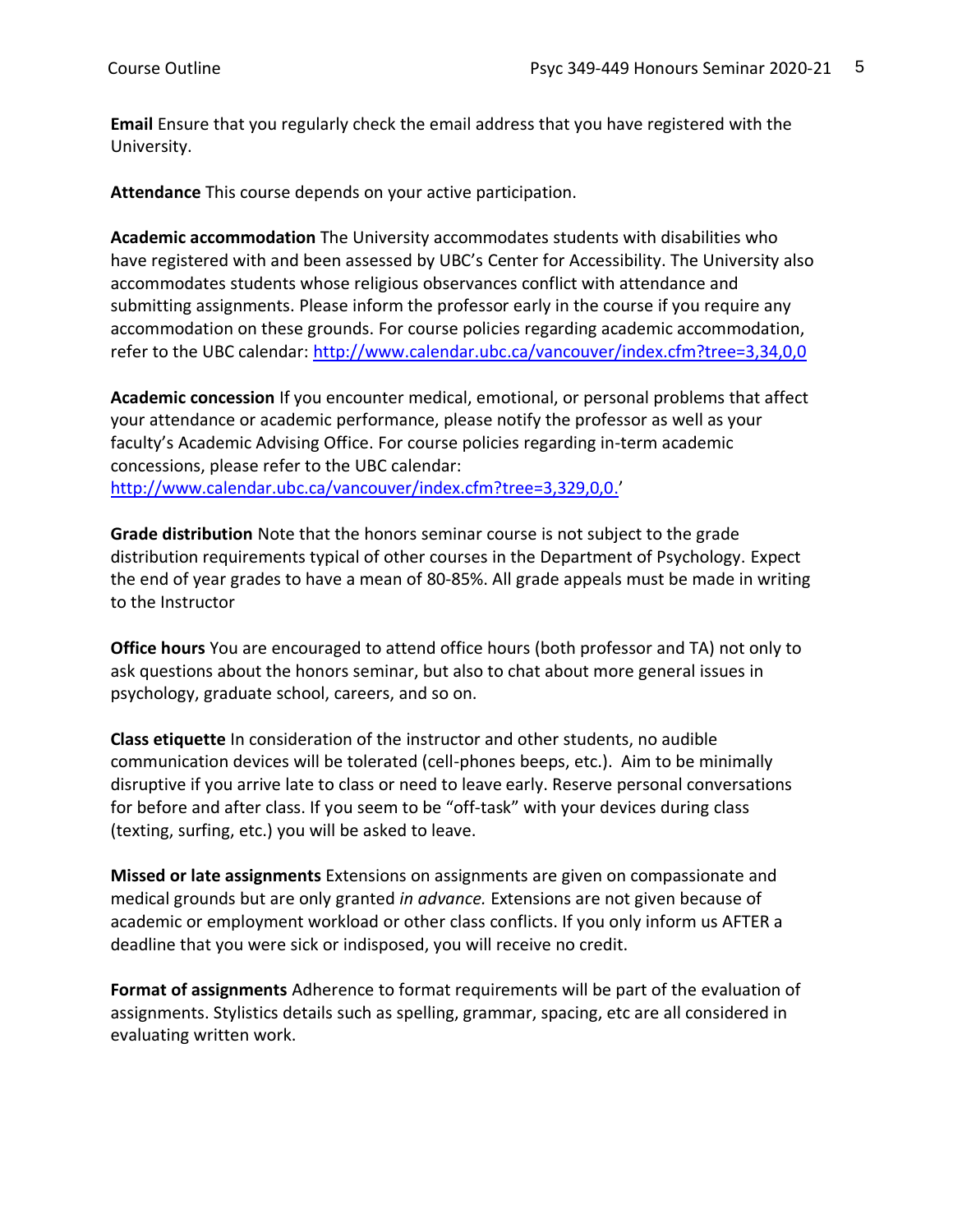**Cheating and other academic offences** Cheating devalues the genuine achievement of other students and will not be tolerated. See the UBC Calendar on academic offences and penalties.

<http://www.calendar.ubc.ca/vancouver/index.cfm?tree=3,54,0,0>

**Plagiarism** Plagiarism is a form of academic misconduct in which an individual submits or presents the work of another person as his/her own. Scholarship quite properly rests upon examining and referring to the thoughts and writings of others. When referring to the ideas or findings of someone else, acknowledge such with author/date citations. When quoting directly, indicate such with quotation marks and author/date/page citations. Plagiarism is also submitting the same or similar paper more than once at this or another institution. The University subscribes to *TurnItIn*—a service designed to detect and deter plagiarism. See the UBC Calendar on academic offences and penalties.

<http://www.calendar.ubc.ca/vancouver/index.cfm?tree=3,54,0,0>

Note also the information on the Library website If you have any questions as to whether or not what you are doing might constitute even a borderline case of academic misconduct, please talk with the professor, your research supervisor, or the TA. See the UBC Library entry:

<https://help.library.ubc.ca/planning-your-research/academic-integrity-plagiarism/>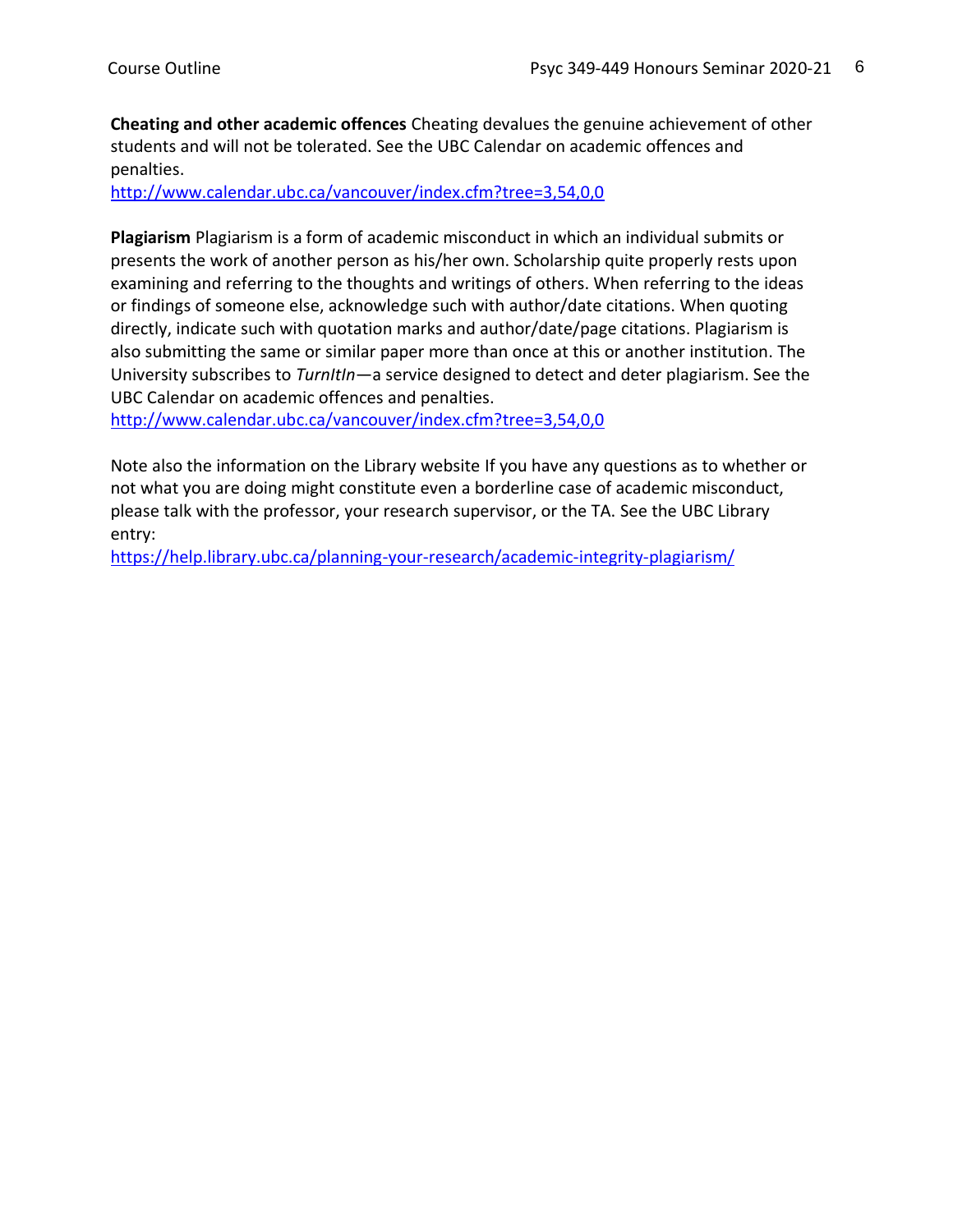| Week          | <b>Topic</b>                                                                                                                                                                                                                                                                                                                                                                                                                                                                 |
|---------------|------------------------------------------------------------------------------------------------------------------------------------------------------------------------------------------------------------------------------------------------------------------------------------------------------------------------------------------------------------------------------------------------------------------------------------------------------------------------------|
| Sept 08       | UBC Imagine Day - no class                                                                                                                                                                                                                                                                                                                                                                                                                                                   |
| Sept 15       | Course overview and social event hosted by 4 <sup>th</sup> year students (now virtual for 2020)<br>Introduction of students and topics of interest                                                                                                                                                                                                                                                                                                                           |
|               | PURC on a Friday-Saturday in early April.<br>MURC on a Saturday in mid-March.                                                                                                                                                                                                                                                                                                                                                                                                |
| Sept 22       | Psychology as a discipline and as a community of practice<br>First round of in-class assignment "Ask a cognitive neuroscientist."<br>Groups of 4 pose questions and groups of 4 find initial answers<br>What kinds of questions can cognitive neuroscience answer?<br>How does it answer them?                                                                                                                                                                               |
| Sept 29       | Applying for grad school and funding (led by the TA)                                                                                                                                                                                                                                                                                                                                                                                                                         |
| Oct 06        | Grad student perspectives (Panel Discussion of grad students led by the TA)                                                                                                                                                                                                                                                                                                                                                                                                  |
|               | Homework Assignment for next week: Form groups of 4. Assign one student each to<br>background, method, results, interpretation. Answer one of two questions for next<br>week. Ask a cognitive neuroscientist:<br>1. What role does physical fitness (body) play in cognition (mind)? Base your answer<br>on only ONE original research paper.<br>2. What role does the natural environment play in human cognition? Base your<br>answer on only ONE original research paper. |
| Oct 13        | Find a spot in nature to join the class remotely: Present group answers to<br>1. What role does physical fitness (body) play in cognition (mind)?<br>2. What role does the natural environment play in human cognition?<br>Oral presentations only from a spot in nature, so no ppt allowed :-)                                                                                                                                                                              |
|               | Scholarly integrity; ethical conduct of research; process of, and ethics in, publishing<br>Assignment: Tri-Council Policy Statement Version 2 Tutorial Course on Research Ethics<br>http://www.pre.ethics.gc.ca/eng/education/tutorial-didacticiel/                                                                                                                                                                                                                          |
|               | Third-year students submit certificate of completion to the TA.                                                                                                                                                                                                                                                                                                                                                                                                              |
| <b>Oct 20</b> | Writing an Introduction section                                                                                                                                                                                                                                                                                                                                                                                                                                              |
|               | Homework Assignment for next week: read Bem (2003) and Nosek et al (2018)<br>Form groups of 4 to answer question "Who controls the narrative?"                                                                                                                                                                                                                                                                                                                               |

# **Class SCHEDULE (Tuesdays 12:30-1:50)**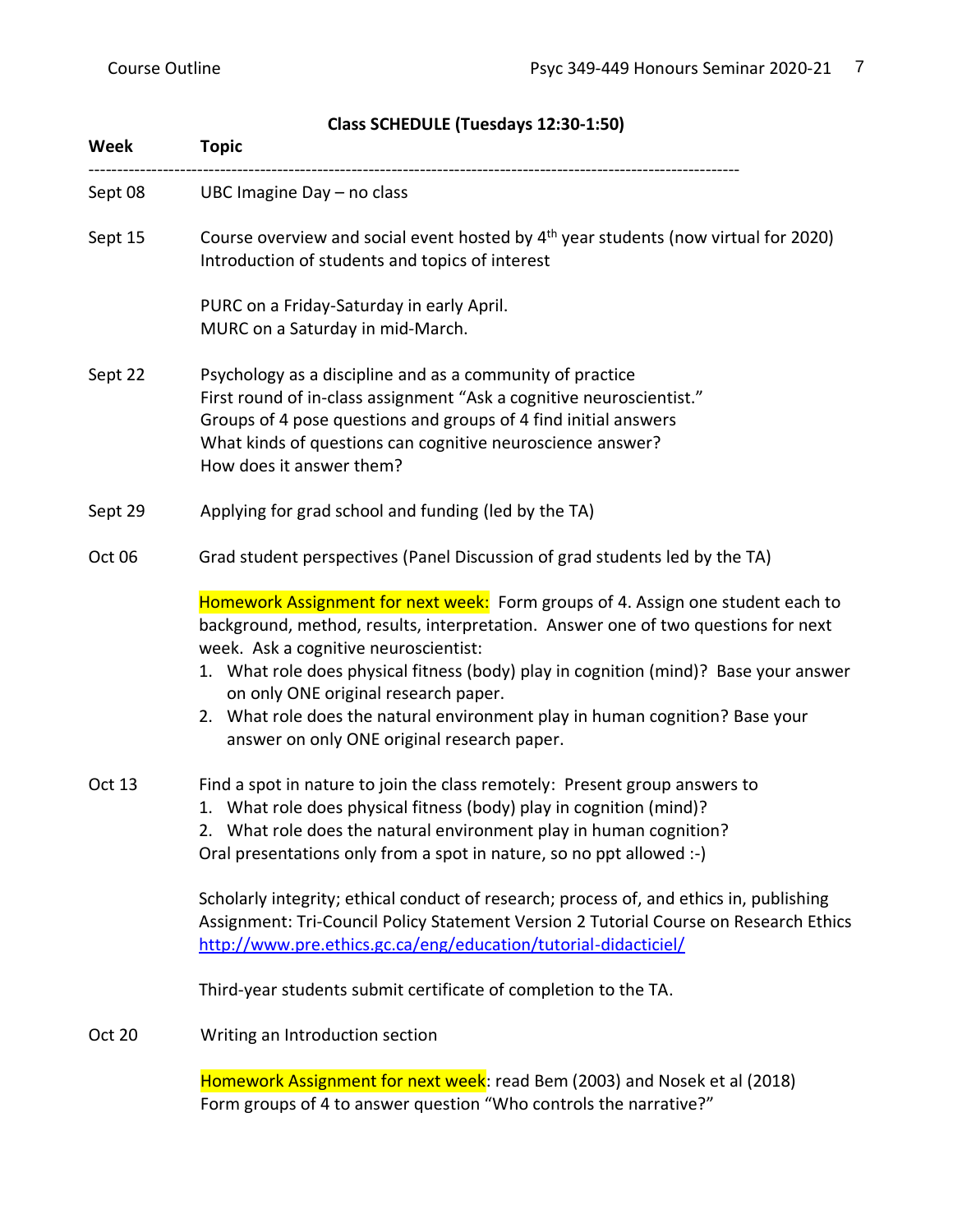| Jan 05<br>Jan 12  | no class<br>Preparing a science talk on your work                                                                                                                                                                                                                                                                  |
|-------------------|--------------------------------------------------------------------------------------------------------------------------------------------------------------------------------------------------------------------------------------------------------------------------------------------------------------------|
| Week              | <b>Topic</b>                                                                                                                                                                                                                                                                                                       |
|                   | Last class before winter break and social event hosted by third-year students<br>homework: Method section due (5%)                                                                                                                                                                                                 |
| Dec 01            | Presentations04 (4 4 <sup>th</sup> -year students) - Biography Series                                                                                                                                                                                                                                              |
| <b>Nov 24</b>     | Presentations03 (4 4 <sup>th</sup> -year students) - Biography Series                                                                                                                                                                                                                                              |
| Nov 17            | Writing a Method section<br>homework: Introduction section due (5%)                                                                                                                                                                                                                                                |
|                   | in person (2:00-4:00) - https://www.grad.ubc.ca/about-us/events/16995-scholarship-<br>award-opportunities-cgs-m-masters                                                                                                                                                                                            |
|                   | optional G+PS workshop on Scholarship and Award Opportunities: CGS-M Master's<br>webinar (9:30-11:00) - https://www.grad.ubc.ca/about-us/events/16996-scholarship-<br>award-opportunities-cgs-m-masters-webinar                                                                                                    |
| <b>Nov 10</b>     | Presentations02 (4 4 <sup>th</sup> -year students) - Biography Series                                                                                                                                                                                                                                              |
|                   | Five-min presentation on a figure in the History of Neuroscience Biography Series<br>tell us the influential "big idea" this person has had on the field<br>tell us about their life outside of science<br>try to connect the idea with the life<br>Student-lead discussion of the relations between life and work |
| Nov <sub>03</sub> | Oral presentations only, so no ppt allowed :-)<br>Presentations01 (4 4 <sup>th</sup> -year students) - Biography Series                                                                                                                                                                                            |
| <b>Oct 27</b>     | Present group answers to<br>1. Psychology suffers from a replication crisis.<br>2. Psychology suffers from a theory crisis.                                                                                                                                                                                        |
|                   | Optional assignment: register for optional G+PS workshop on Scholarship and Award<br>Opportunities: CGS-M Master's                                                                                                                                                                                                 |
|                   | Each group will choose a side favoring either<br>1. Psychology suffers from a replication crisis.<br>2. Psychology suffers from a theory crisis.                                                                                                                                                                   |
|                   |                                                                                                                                                                                                                                                                                                                    |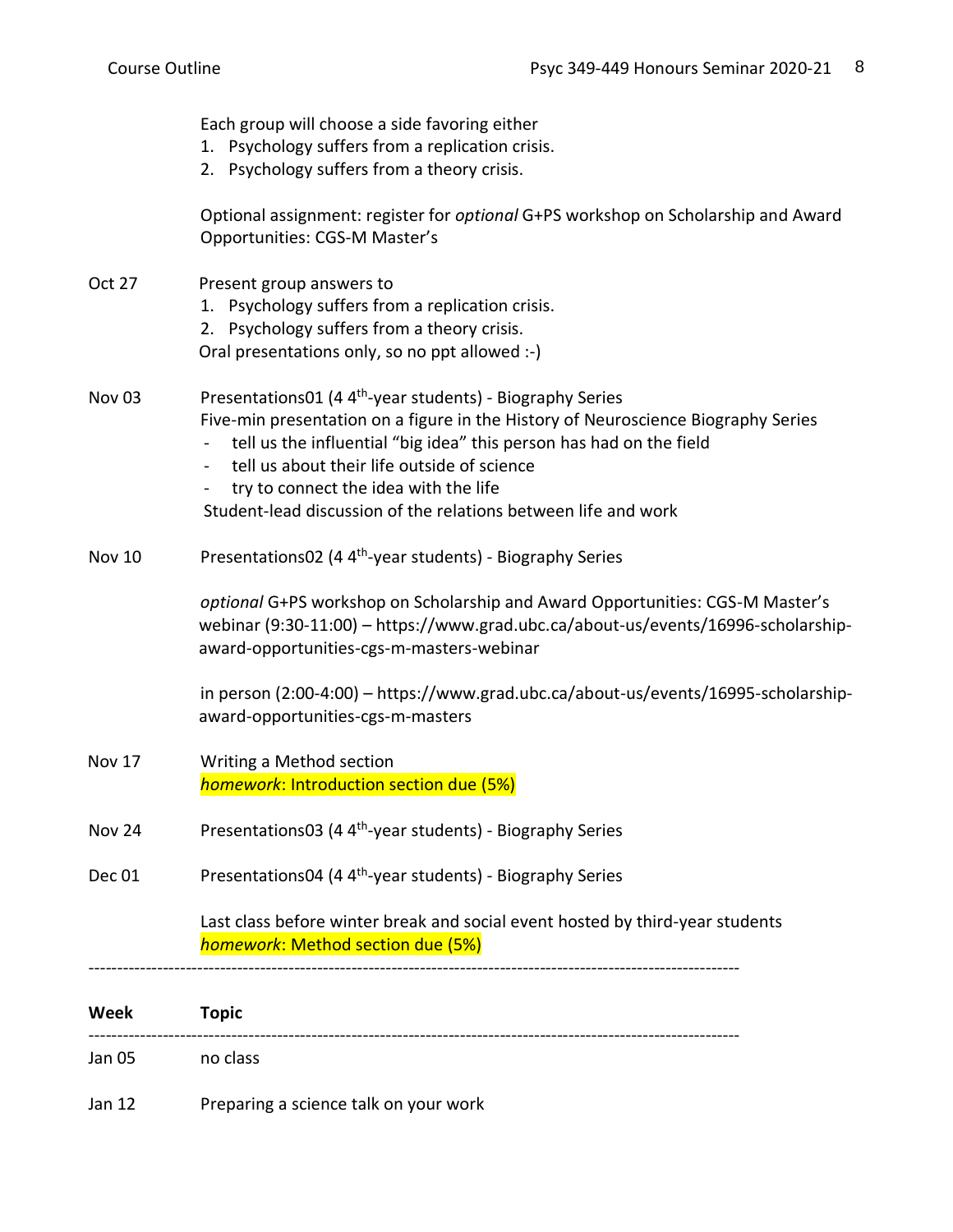|                   | MOXIE https://www.youtube.com/watch?v=DEUsx2oLqD4<br><b>BETTER POSTERS</b>                                                                                                              |
|-------------------|-----------------------------------------------------------------------------------------------------------------------------------------------------------------------------------------|
|                   | https://www.youtube.com/watch?v=1RwJbhkCA58&feature=youtu.be                                                                                                                            |
| Jan 19            | Writing a Results section, reporting statistics, presenting tables and figures<br>Presentations01 (4 3rd-year students)<br>Five-min presentation on my research idea (no original data) |
| <b>Jan 26</b>     | <b>Writing an Abstract</b><br>Presentations02 (4 3 <sup>rd</sup> -year students) - research idea (no original data)                                                                     |
| Feb 02            | Preparing poster presentations (led by TA)<br>Presentations03 (4 3rd-year students) - research idea (no original data)                                                                  |
| Feb 09            | <b>Writing a Discussion</b><br>homework: Science Journalism due (10%)<br>Presentations04 (4 3 <sup>rd</sup> -year students) - research idea (no original data)                          |
| Feb 16            | no class (midterm break)                                                                                                                                                                |
| Feb 23            | PURC prep01 (4 $4th$ -year students) – practice talk<br>homework: Preliminary Results section and Abstract due, along with revised<br><b>Introduction and Method</b>                    |
| Mar <sub>02</sub> | PURC prep02 (4 $4th$ -year students) – practice talk                                                                                                                                    |
| Mar 09            | PURC prep03 (4 $4th$ -year students) – practice talk                                                                                                                                    |
| <b>Mar 16</b>     | PURC prep04 (4 $4th$ -year students) – practice talk                                                                                                                                    |
| Mar 23            | PURC prep for all 3 <sup>rd</sup> -year students (1-minute elevator pitches to engage listeners)                                                                                        |
| <b>Mar 30</b>     | course wrap-up<br>homework: Final papers (35%)                                                                                                                                          |
| This year:        |                                                                                                                                                                                         |

PURC is on **Friday-Saturday, March 26-27** Application process see UBC Psych website <https://psych.ubc.ca/events/event/>

# MURC is on **Saturday, March TBA**

Applications to present at MURC typically accepted from late November to mid January. [https://students.ubc.ca/career/career-workshops-events/multidisciplinary-undergraduate-research](https://students.ubc.ca/career/career-workshops-events/multidisciplinary-undergraduate-research-conference)[conference](https://students.ubc.ca/career/career-workshops-events/multidisciplinary-undergraduate-research-conference)